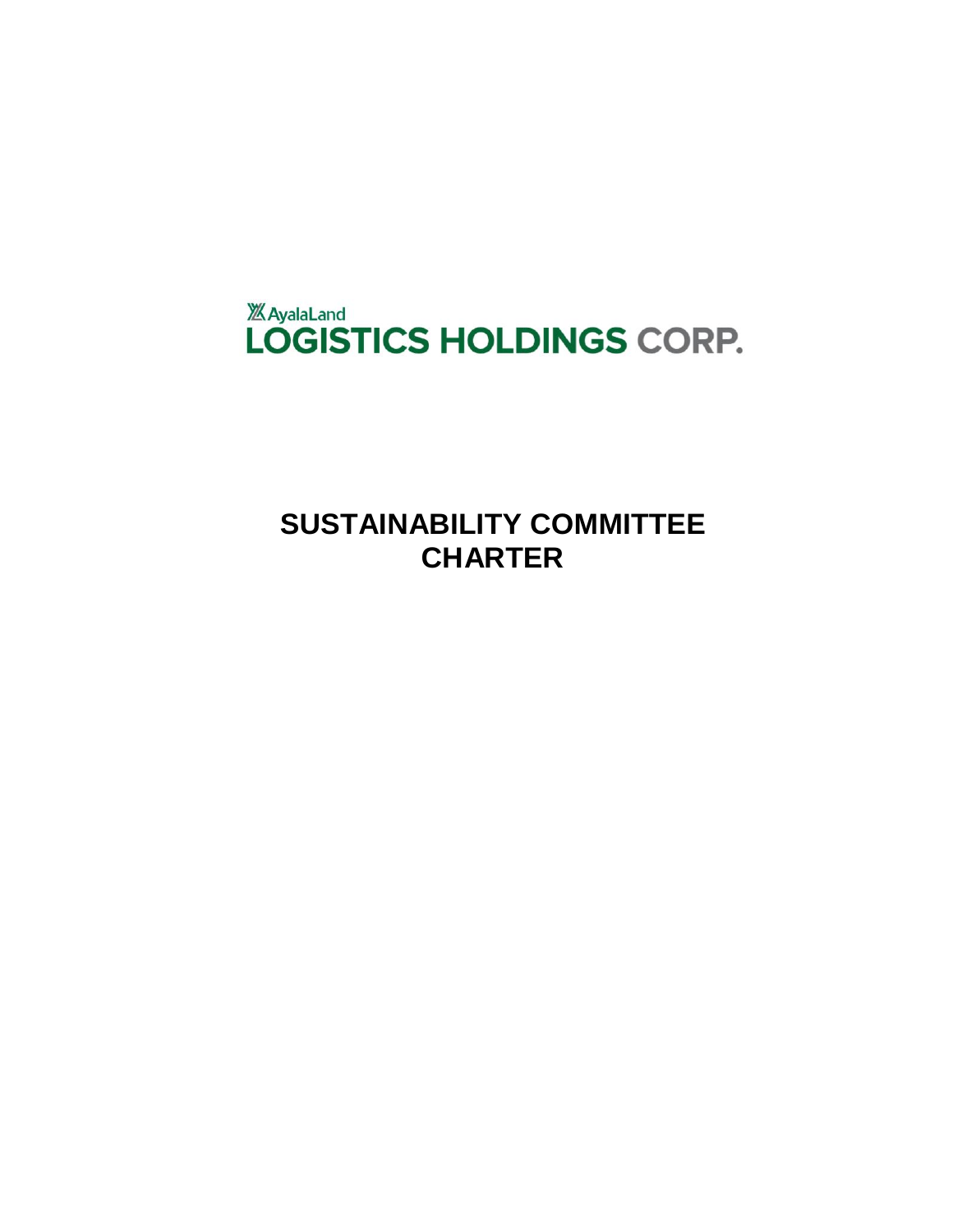# **Contents Page**

| $\mathbf{1}$ . | Introduction                        |   |
|----------------|-------------------------------------|---|
|                | 2. Membership                       |   |
| 3.             | Powers, Duties and Responsibilities | 2 |
| 4.             | <b>Resolutions and Actions</b>      | 2 |
| 5.             | Miscellaneous                       |   |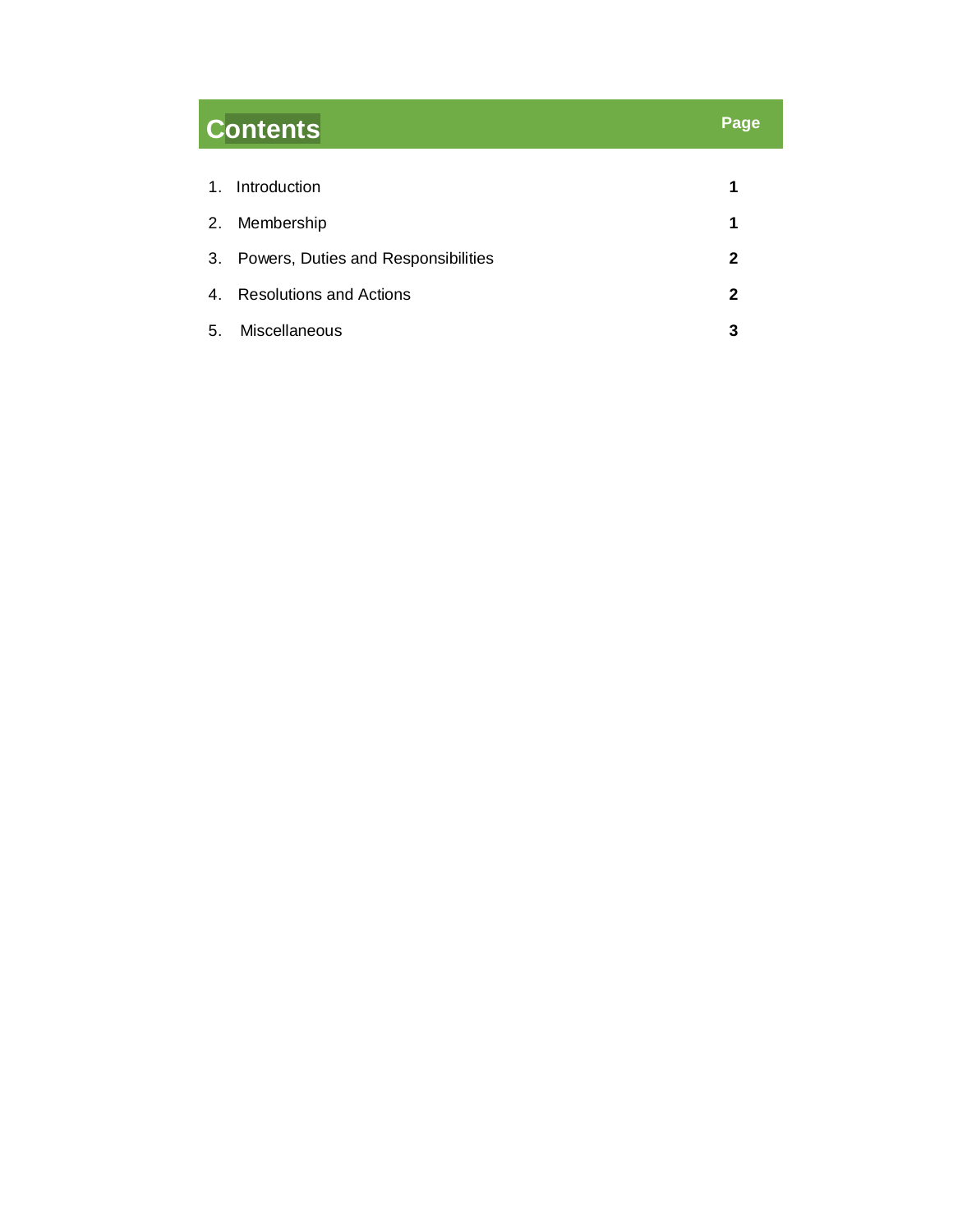|                                  |                         | <b>INITIAL ISSUE DATE</b> |
|----------------------------------|-------------------------|---------------------------|
| <b>XX AyalaLand</b>              |                         | <b>20 OCTOBER 2017</b>    |
| <b>LOGISTICS HOLDINGS CORP.</b>  |                         | <b>REVISION DATE</b>      |
| SUSTAINABILITY COMMITTEE CHARTER | <b>10 DECEMBER 2020</b> |                           |
| <b>VERSION NO.</b>               | REVISION NO.            | IPAGE NO.                 |
|                                  |                         |                           |

#### **1. Introduction**

AyalaLand Logistics Holdings Corp. (the "Corporation") recognizes sustainable development as the foundation for high-performing, successful and forward-looking business. It adopts the Brundtland Report's definition of sustainable development as development that "meets the needs of the present without compromising the ability of future generations to meet their own needs." The Corporation seeks to have a conscious understanding of economic, social and environmental interdependencies to create long term value for its stakeholders.

# **2. Membership**

2.1 Composition

The Committee shall be composed of at least three (3) members, at least one (1) of whom is an independent director, as determined by the Board of Directors (the "Board"). The Board shall designate the Chairman of the Committee.

The Committee has to be composed in such a way that it possesses, as a group, the necessary knowledge, skills and experience required to properly perform its duties.

The Committee shall regularly review its composition, taking into consideration the progressing standards of the Corporation, and best practices in sustainable development.

2.2 Term

The Board shall appoint the members of the Committee at its annual organizational meeting and each member shall serve upon his election until the next organizational meeting of the Board unless removed or replaced by the Board.

2.3 Vacancy

Any vacancy in the Committee caused by the death, resignation, or disqualification of a member, or by any other cause, may be filled by the Board. The member appointed to fill the vacancy shall hold office for the remainder of the term, or until his successor shall have been duly elected and have qualified.

2.4 Compensation

The members of the Sustainability Committee shall receive such compensation as the Board of Directors may fix and determine.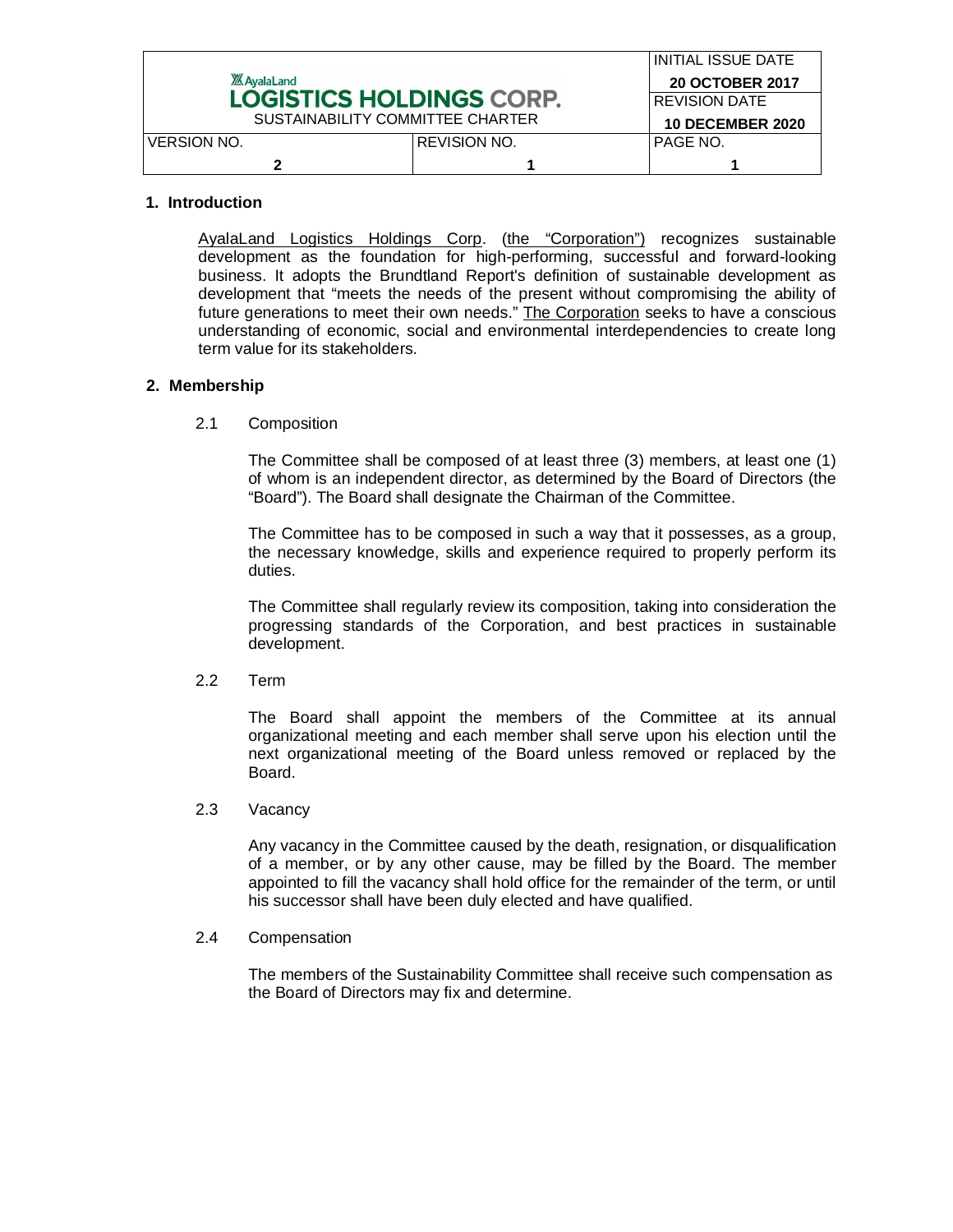|                                  |                     | INITIAL ISSUE DATE      |
|----------------------------------|---------------------|-------------------------|
| <b>XX AvalaLand</b>              |                     | <b>20 OCTOBER 2017</b>  |
| <b>LOGISTICS HOLDINGS CORP.</b>  |                     | <b>REVISION DATE</b>    |
| SUSTAINABILITY COMMITTEE CHARTER |                     | <b>10 DECEMBER 2020</b> |
| <b>VERSION NO.</b>               | <b>REVISION NO.</b> | <b>PAGE NO.</b>         |
|                                  |                     |                         |

#### **3. Powers, Duties and Responsibilities**

The Committee shall have the following powers, duties and responsibilities:

- 3.1 Provide oversight, identify and assess significant social, ethical and environmental interdependencies that might impact on the long-term business objective of the Corporation to be recognized as a responsible and sustainable corporation in its sector;
- 3.2 Guide policy-making in the Corporation's sustainability program, and ensure full Corporation support and alignment with the Ayala Group of Companies' commitment to sustainable development;
- 3.3 Monitor new and innovative technologies, processes and practices that will permit the Corporation to attain sustainable growth;
- 3.4 Review both current and proposed partnerships and relationships with stakeholders that support the Corporation's sustainable growth;
- 3.5 Evaluate the Corporation's communication and marketing strategies related to sustainable growth;
- 3.6 Review the sustainability-related content of the Corporation's annual report prior to its issuance.

# **4. Resolutions and Actions**

- 4.1 Meetings, Quorums and Actions
	- a) The Committee shall meet in person, through remote communication, such as teleconferencing, videoconferencing, or other alternative modes of communications allowed by the Securities and Exchange Commission at least twice a year at a time and place determined by its Chairman, with further meetings to occur when deemed necessary or desirable by the Committee or its Chairman.
	- b) Notice of meetings may be given by any customary means of communication (e.g. by e-mail, in writing, by telephone, etc.). The notice shall specify the time and place of the meeting and include a detailed agenda. Notice of the meeting of the Committee shall be deemed to be duly served upon a member if it is given to him/her personally, or sent to him/her by mail or, electronic mail to his/her physical or electronic address, as may be appropriate. Notice of each meeting shall be given at least three (3) working days prior to meeting date.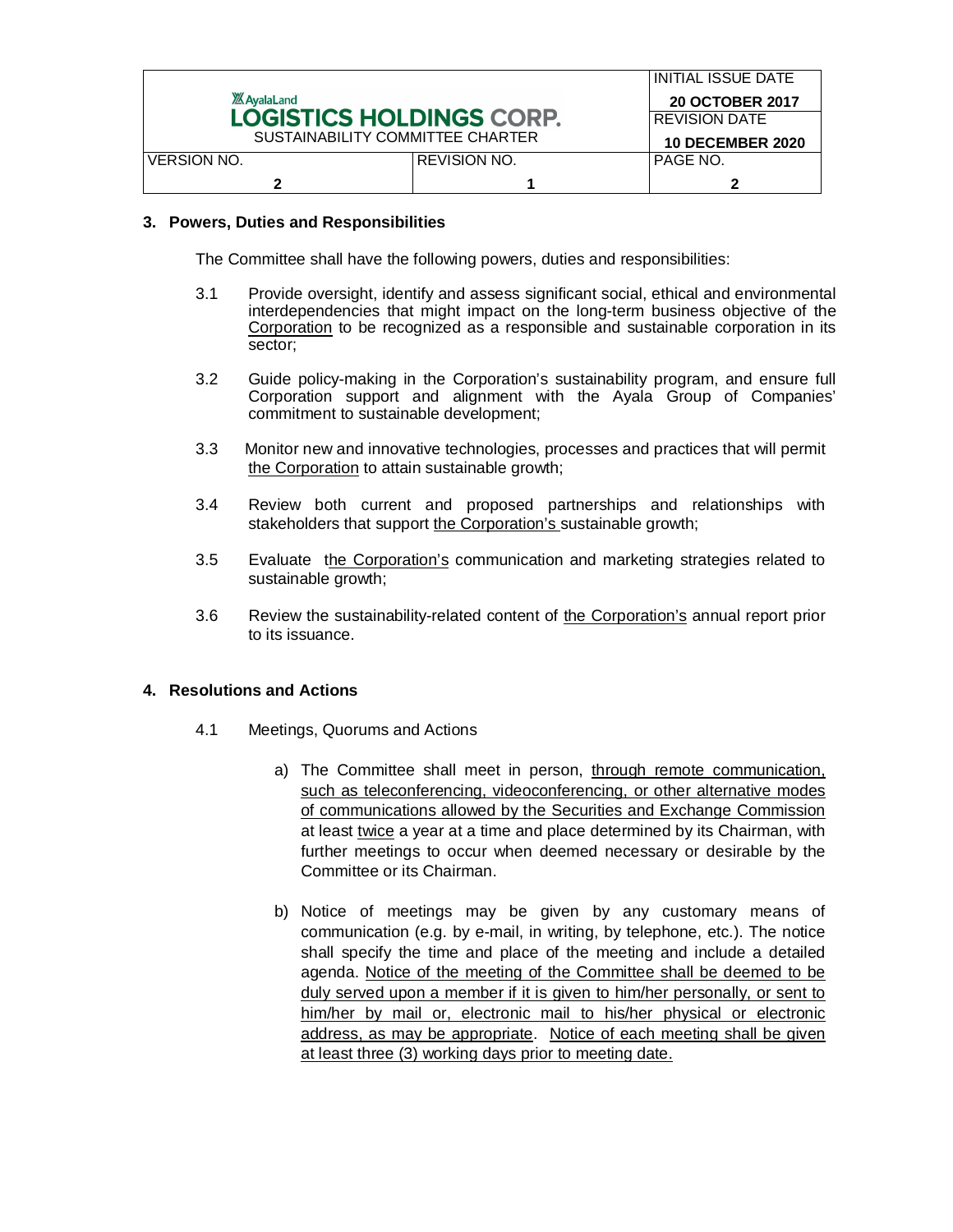| <b>VERSION NO.</b>                                     | I REVISION NO.          | PAGE NO.               |
|--------------------------------------------------------|-------------------------|------------------------|
| SUSTAINABILITY COMMITTEE CHARTER                       | <b>10 DECEMBER 2020</b> |                        |
| <b>XX AyalaLand</b><br><b>LOGISTICS HOLDINGS CORP.</b> |                         | <b>REVISION DATE</b>   |
|                                                        |                         | <b>20 OCTOBER 2017</b> |
|                                                        |                         | IINITIAL ISSUE DATE    |

- c) Two thirds (2/3) of members shall constitute a quorum for the holding of a Committee meeting.
- d) The majority vote of all members shall be necessary to approve an act or resolution of the Committee.
- e) Committee meetings shall be chaired by the Chairman of the Committee or, in his or her absence, by a member chosen by the members in attendance.
- f) Attendance of members at Committee meetings shall be disclosed in the Corporation's annual report.
- g) Actions of the Committee may also be taken by written consent (in physical, electronic or digital format) by majority of the members when deemed necessary or desirable by the Committee or its Chairman.
- 4.2 Minutes

Minutes of the Committee meeting shall be recorded and kept by the Corporation's Corporate Secretary who shall be the secretary of the Committee.

4.3 Reports to the Board

The Chairman of the Committee or his designate shall report to the Board all actions of the Committee at the meeting of the Board following such actions.

An act of the Sustainability Committee which is within the scope of its powers shall not require ratification or approval by the Board for its validity and effectivity. However, any such act shall be subject to revision or alteration by the Board, provided that no rights of third parties shall be affected by any revision or alteration.

# **5. Miscellaneous**

5.1 Access to Information

The Committee shall have free and full access to all relevant information, data, records and personnel of the Corporation.

5.2 Technical Assistance

The Corporate Secretary, the management and all personnel of the Corporation shall provide assistance and support to the Committee.